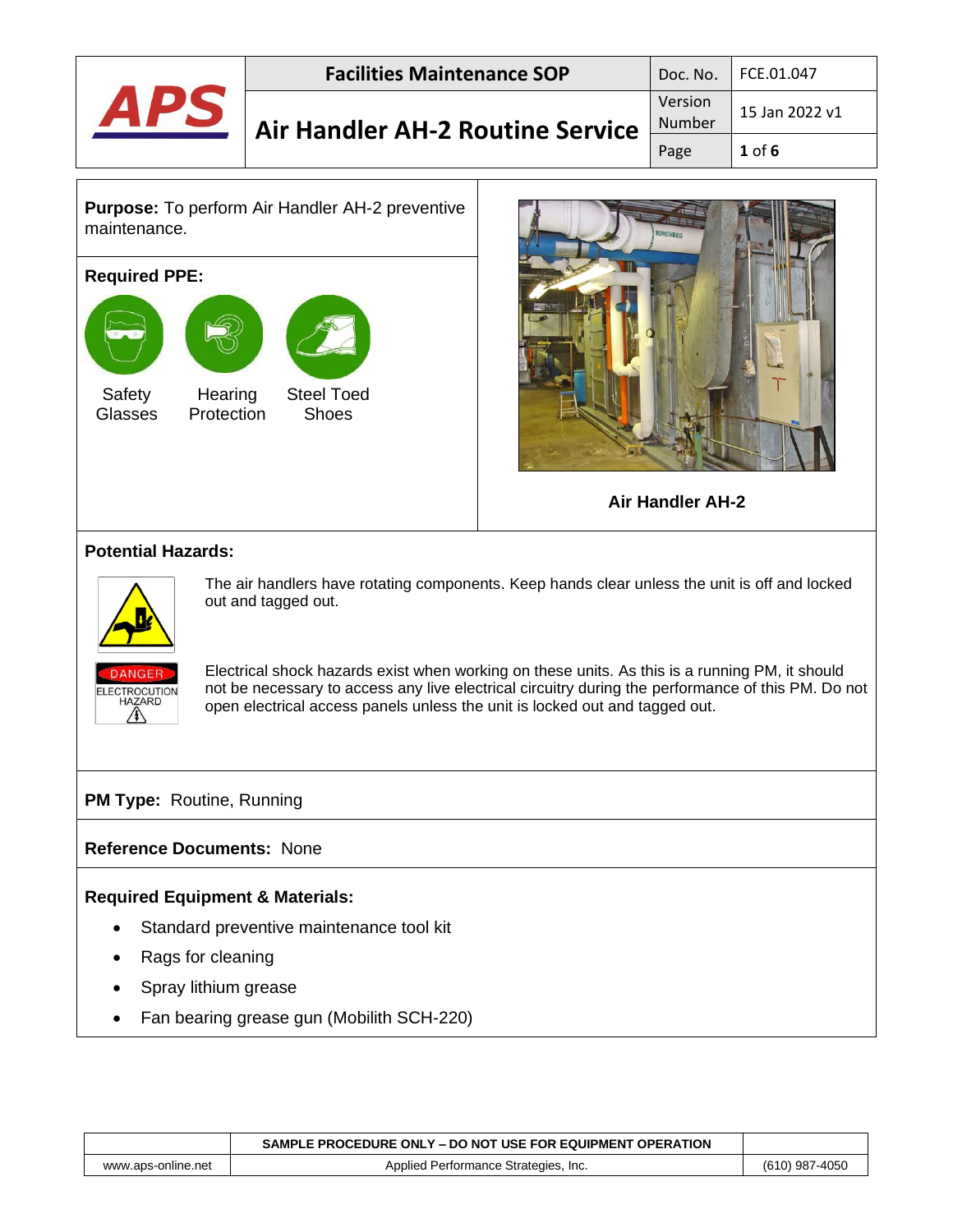### **Air Handler AH-2 Routine Service**

| Doc. No.          | FCE.01.047     |
|-------------------|----------------|
| Version<br>Number | 15 Jan 2022 v1 |
| Page              | $2$ of 6       |

| <b>Steps</b>                                                                                                                                                                                                                                                                                                                                                                                                             | <b>Awareness</b>                               |  |
|--------------------------------------------------------------------------------------------------------------------------------------------------------------------------------------------------------------------------------------------------------------------------------------------------------------------------------------------------------------------------------------------------------------------------|------------------------------------------------|--|
| <b>Lubricate the Return Fan</b>                                                                                                                                                                                                                                                                                                                                                                                          |                                                |  |
| 1. Slowly pump 3 shots of grease into the<br>return fan bearing grease fittings (2).<br>2. Wipe off the grease fittings with a clean rag.                                                                                                                                                                                                                                                                                | Use Mobilith SCH-220 Grease                    |  |
| Service Air Handler Exhaust, Return, and<br><b>Outside Air Dampers</b>                                                                                                                                                                                                                                                                                                                                                   |                                                |  |
| 3. Lubricate, clean and check the operation of<br>the air dampers as follows:<br>With the exception of the exhaust<br>dampers, wipe down the wiper blades as<br>needed.<br>Visually check that damper blade edge<br>seals are in place.<br>With the exception of the exhaust<br>dampers, use lithium spray grease to<br>lubricate the damper pivot points and<br>linkage.<br>Check that the dampers operate<br>smoothly. | <b>Outside Air</b><br><b>Exhaust</b><br>Return |  |

|                    | SAMPLE PROCEDURE ONLY – DO NOT USE FOR EQUIPMENT OPERATION |                |
|--------------------|------------------------------------------------------------|----------------|
| www.aps-online.net | Applied Performance Strategies, Inc.                       | (610) 987-4050 |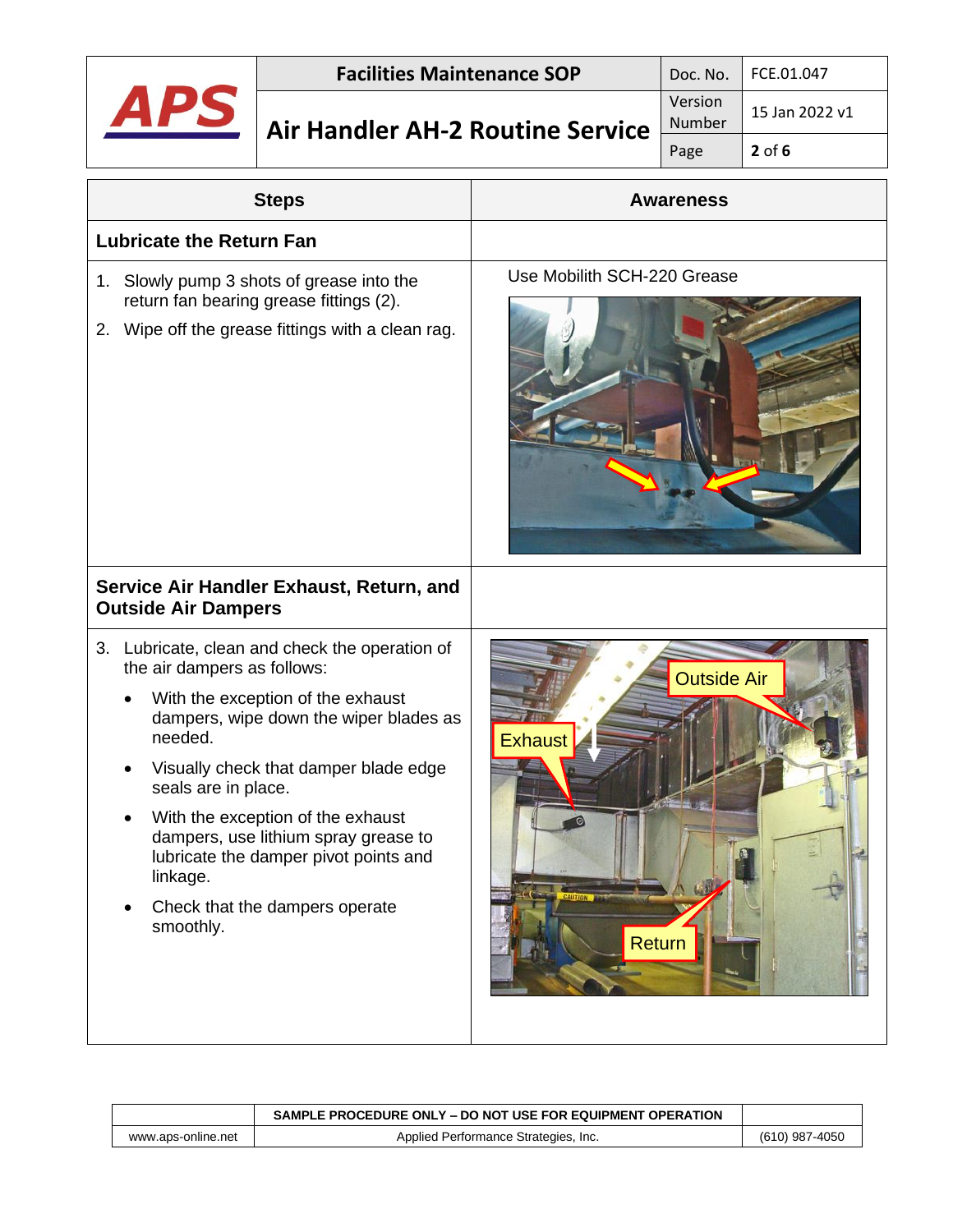

# **Air Handler AH-2 Routine Service**

| Doc. No.          | FCE.01.047     |
|-------------------|----------------|
| Version<br>Number | 15 Jan 2022 v1 |
| Page              | $3$ of 6       |

| <b>Steps</b>                                                                                                                                                                                                                                                                                                                                                                              | <b>Awareness</b>                                                                                |
|-------------------------------------------------------------------------------------------------------------------------------------------------------------------------------------------------------------------------------------------------------------------------------------------------------------------------------------------------------------------------------------------|-------------------------------------------------------------------------------------------------|
| <b>Service Bypass Air Dampers</b>                                                                                                                                                                                                                                                                                                                                                         |                                                                                                 |
| Lubricate, clean and check the operation of<br>4.<br>the bypass air dampers as follows:<br>Wipe down the wiper blades as needed.<br>Visually check that damper blade edge<br>seals are in place.<br>Use lithium spray grease to lubricate the<br>damper pivot points and linkage.<br>Check that the dampers operate<br>smoothly.                                                          | <b>Bypass 2</b><br><b>Bypass 1</b>                                                              |
| <b>Service Chill Water Coil</b>                                                                                                                                                                                                                                                                                                                                                           |                                                                                                 |
| Remove any buildup on the chill water coil<br>5.<br>fins.<br>Check the coil for leaks.<br>6.<br>Check the chill water coil condensate drain<br>7.<br>pan and lines for the following:<br>No sludge, foreign material or biological<br>growth in the pan.<br>Pan discharge drain is clear.<br>No drainage line damage or blockage<br>8. Check that the condensate floor drain is<br>clear. | <b>STRIBUTE</b><br><b>Chill Water</b><br><b>Coil Access</b><br>Condensate<br><b>Floor Drain</b> |

|                    | SAMPLE PROCEDURE ONLY – DO NOT USE FOR EQUIPMENT OPERATION |                |
|--------------------|------------------------------------------------------------|----------------|
| www.aps-online.net | Applied Performance Strategies, Inc.                       | (610) 987-4050 |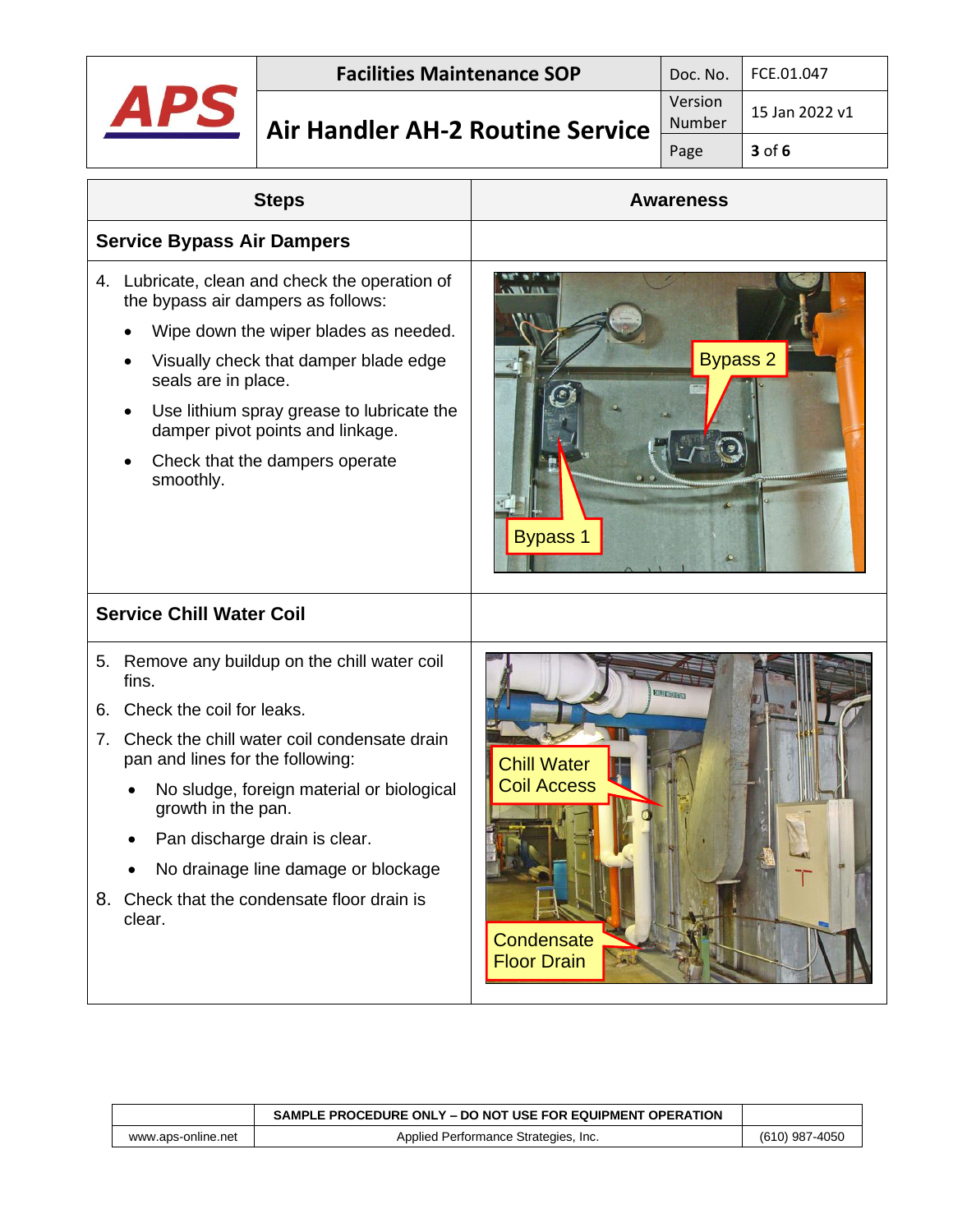|                                                                                       | <b>Facilities Maintenance SOP</b>                                                                                                           |                                                       | Doc. No.          | FCE.01.047     |
|---------------------------------------------------------------------------------------|---------------------------------------------------------------------------------------------------------------------------------------------|-------------------------------------------------------|-------------------|----------------|
|                                                                                       | <b>Air Handler AH-2 Routine Service</b>                                                                                                     |                                                       | Version<br>Number | 15 Jan 2022 v1 |
|                                                                                       |                                                                                                                                             |                                                       | Page              | 4 of 6         |
|                                                                                       | <b>Steps</b>                                                                                                                                |                                                       | <b>Awareness</b>  |                |
| <b>Service Hot Water Coil</b>                                                         |                                                                                                                                             |                                                       |                   |                |
| 9. Remove any buildup on the hot water coil<br>fins.<br>10. Check the coil for leaks. |                                                                                                                                             | <b>Hot Water</b><br><b>Coil Access</b>                | <b>ENTERED</b>    |                |
| <b>Lubricate the Supply Fan</b>                                                       |                                                                                                                                             |                                                       |                   |                |
|                                                                                       | 11. Slowly pump 3 shots of grease into the<br>supply fan bearing grease fittings (2).<br>12. Wipe off the grease fittings with a clean rag. | Use Mobilith SCH-220 Grease<br><b>YORK</b><br>三点<br>÷ |                   |                |

|                    | SAMPLE PROCEDURE ONLY – DO NOT USE FOR EQUIPMENT OPERATION |                |
|--------------------|------------------------------------------------------------|----------------|
| www.aps-online.net | Applied Performance Strategies, Inc.                       | (610) 987-4050 |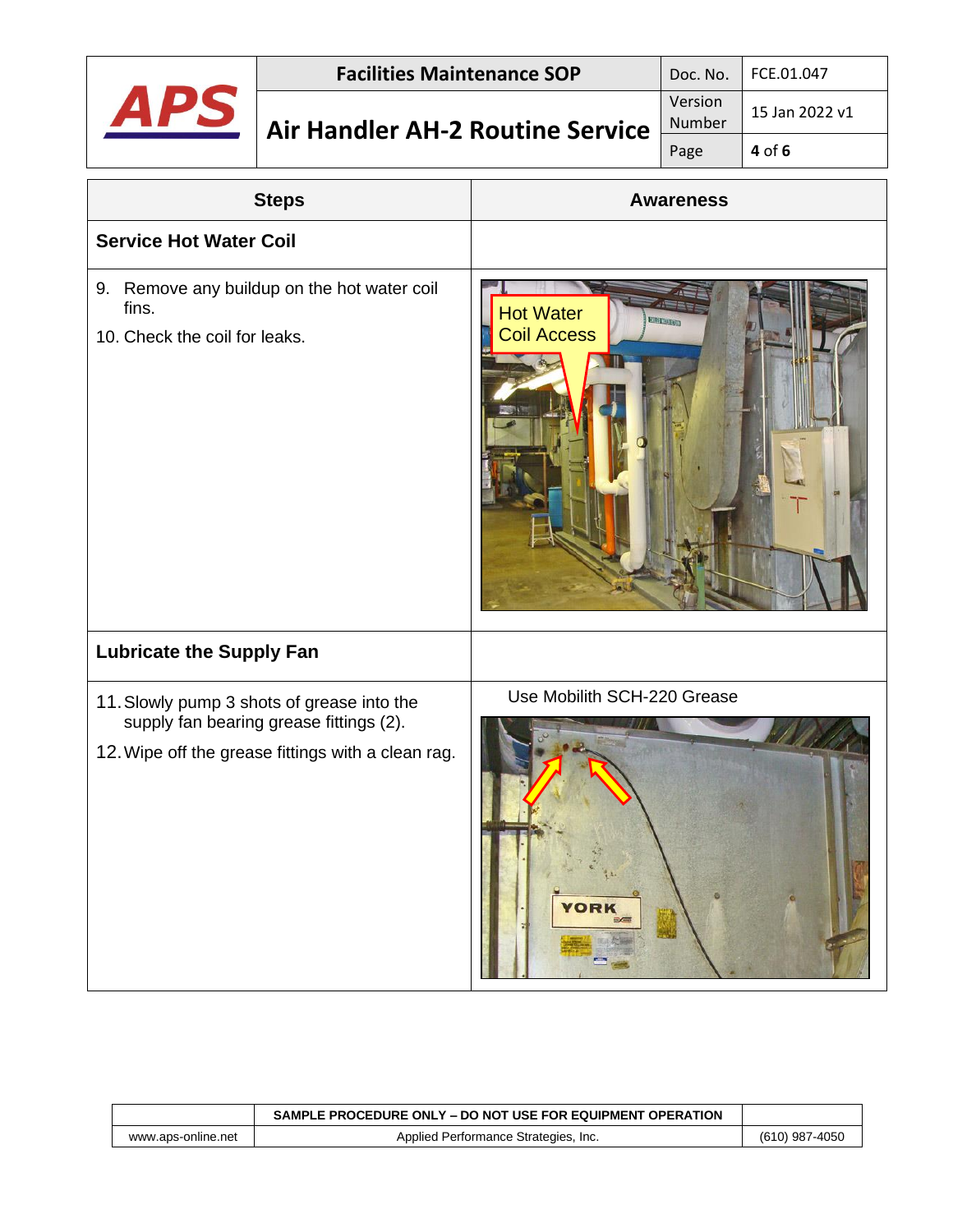

| <b>Steps</b>                                                                      | <b>Awareness</b> |  |
|-----------------------------------------------------------------------------------|------------------|--|
| <b>General Inspection</b>                                                         |                  |  |
| 13. Walk around the unit and verify that:                                         |                  |  |
| All access panels and attaching<br>$\bullet$<br>hardware are in place.            |                  |  |
| All doors are shut and latched.<br>$\bullet$                                      |                  |  |
| All external wiring, electrical<br>٠<br>components are secure and not<br>damaged. |                  |  |

|                    | SAMPLE PROCEDURE ONLY – DO NOT USE FOR EQUIPMENT OPERATION |                |
|--------------------|------------------------------------------------------------|----------------|
| www.aps-online.net | Applied Performance Strategies, Inc.                       | (610) 987-4050 |